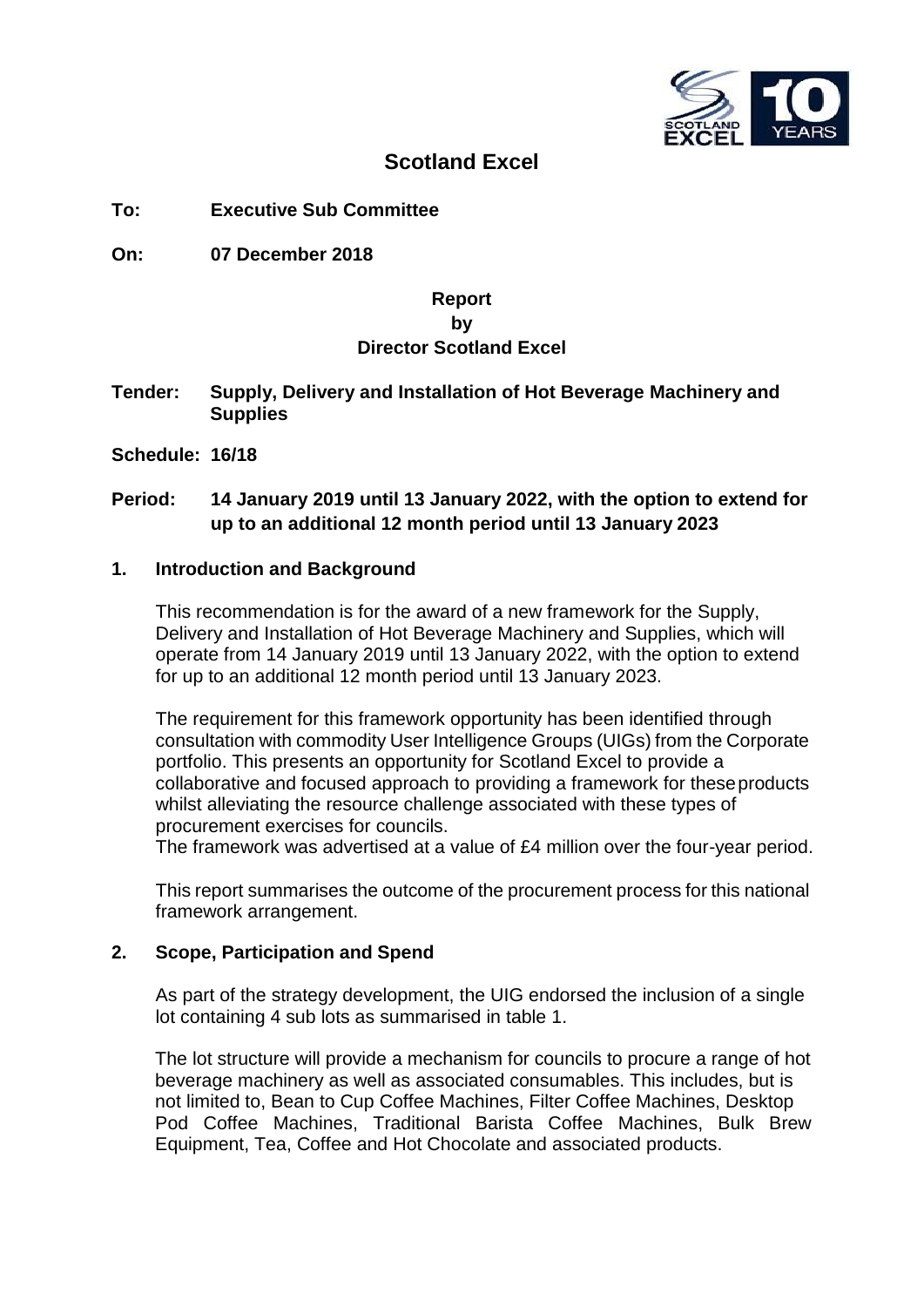# **Table 1: Lotting Structure**

| Sub Lot No. | <b>Description</b>            | <b>Estimated % Spend</b><br>through sub lot |
|-------------|-------------------------------|---------------------------------------------|
| 1.1         | Machine Purchase and Lease    | 25%                                         |
| 1.2         | <b>Machine Rental</b>         | 25%                                         |
| 1.3         | <b>Associated Consumables</b> | 25%                                         |
| 1.4         | Maintenance and Repair        | 25%                                         |

#### **3. Procurement Process**

A Prior Information Notice (PIN) was published on 26 June 2018 with 39 companies expressing an interest in the opportunity. As a result of these expressions of interest, 10 meetings were held with potential suppliers to discuss the scope of the framework.

As a matter of best practice and to ensure that the framework aligned with council requirements, consultation was conducted to understand their service requirements and current purchasing practices.

To ensure maximum competition, an open tender process was used, and this was advertised on the Official Journal of the European Union and the Public Contracts Scotland portal on 20 September 2018. The tender process was conducted using the Public Contracts Scotland Tender (PCS-T) system.

The procurement process followed a two-stage tendering procedure. Stage one, Qualification, was conducted using the European Single Procurement Document (ESPD). Within the ESPD, tenderers were required to answer a set of exclusionary questions along with providing details and/or acknowledgement of insurance, financial standing, quality management, health and safety, and environmental management policies and/or procedures.

At the second stage of the process, offers were evaluated against the following criteria and weightings for all lots:

Commercial 80% Technical 20%

Tenderers were required to indicate which sub lots they were bidding for, and the councils which they had an ability to service.

Tenderers were invited to bid on the following basis;

In the Commercial Section, a national net delivered product price & national net installation price for each product listed for each lot as well as call-out rates for maintenance and repair within the schedule of offer;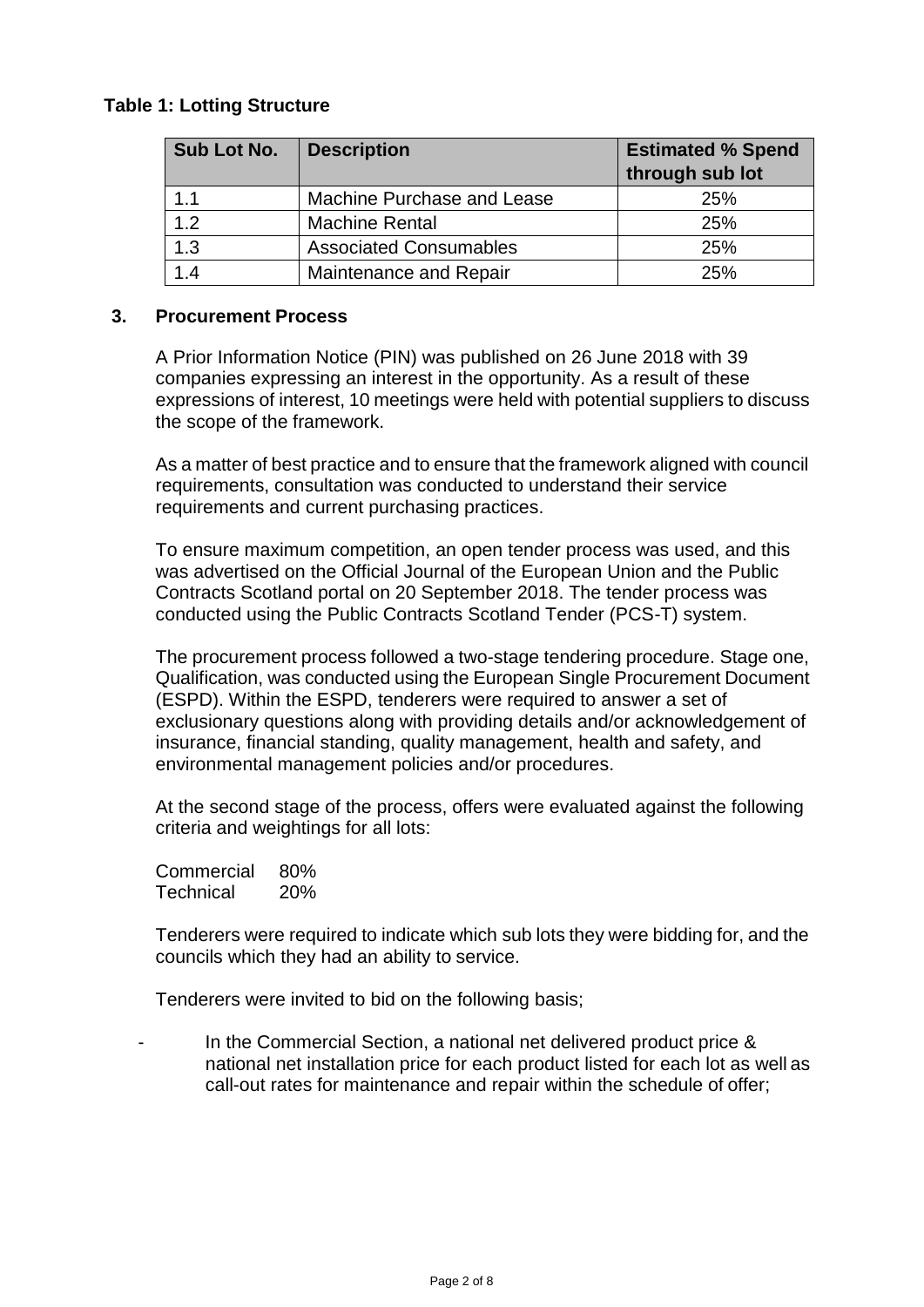In the Technical Section, scored method statements on fair work practices, customer service, ethically sourced products and sustainability. In addition to these method statements, a scored question was also asked in relation to the commitments bidders would make in respect of community benefits.

# **Table 2: Scoring Breakdown**

| Question       |                            | <b>Maximum Score</b><br><b>Available</b> |
|----------------|----------------------------|------------------------------------------|
| Commercial 80% |                            |                                          |
|                | <b>Community Benefits</b>  |                                          |
|                | <b>Fair Work Practices</b> |                                          |
| Technical 20%  | <b>Customer Services</b>   |                                          |
|                | <b>Ethically Sourced</b>   |                                          |
|                | <b>Products</b>            |                                          |
|                | Sustainability             |                                          |

# **4. Report on Offers Received**

The tender document was accessed by 42 organisations, with 20 of these submitting an offer.

A summary of all offers received from tenderers, and their SME status is outlined in Appendix 1.

Following a full evaluation of compliant offers, scoring was completed in accordance with the published tender evaluation methodology, and an overall lot commercial score was calculated for each tenderer. The overall lot commercial score was calculated by totaling each sub lot score and dividing this combined score by the number of sub lots for which the tenderer offered.

Appendix 2 confirms the overall scoring achieved by each tenderer which forms the basis of the recommendations contained in this report.

# **5. Recommendations**

Based on the evaluation undertaken in line with the criteria and weightings set out above, it is recommended that a multiple supplier framework agreement is awarded to the 18 tenderers outlined in Appendix 2.

Of the 18 recommended suppliers;

- 4 are classified as a medium sized business;
- 7 are classified as a small business, and;
- 4 are classified as a micro business.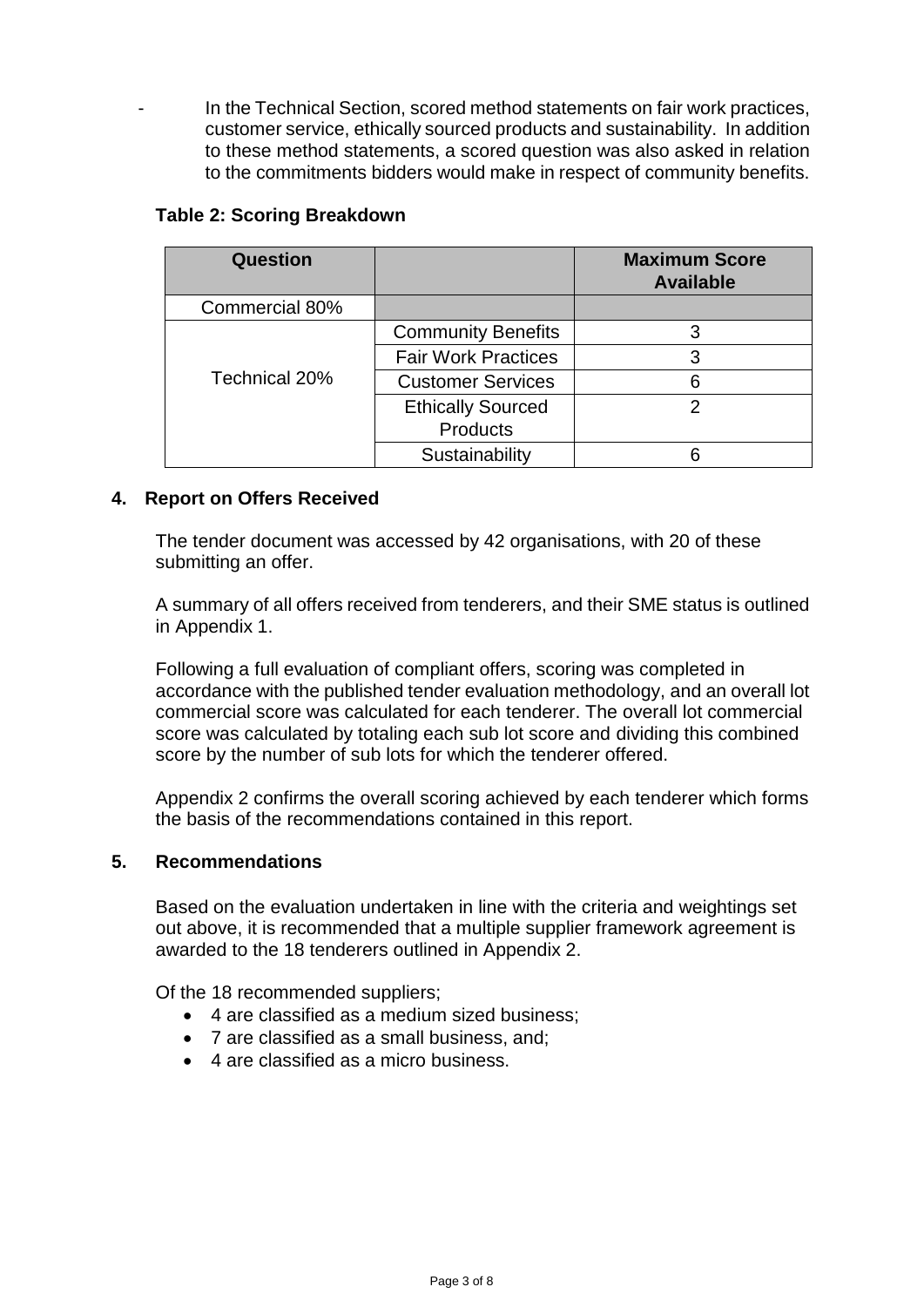Of the 18 recommended suppliers, 15 are based in Scotland, supporting the Scottish economy.

These suppliers provide the range of products and services required by local authorities, as well as representing best value and meeting all technical specifications.

### **6. Benefits**

### **Savings**

The projected average saving across all councils is forecasted at 6.3%, which equates to an estimated saving of approximately £60,000 per annum, based on current spend forecasts. This projection was calculated by benchmarking the lowest offer received against the second lowest offer received.

Savings that can be achieved will depend on a local authority's purchasing patterns.

#### **Price Stability**

Suppliers have accepted as part of the terms & conditions of the framework that they will hold prices firm for the first 12 months of the contract.

After the initial 12 month period, suppliers may submit a request for a price variance on an annual basis. Suppliers may submit a price decrease at any time throughout the duration of the framework.

#### **Sustainable Procurement Benefits**

#### **Community Benefits**

Tenderers were asked to detail community benefit initiatives that they would commit to deliver throughout the duration of the framework. All 18 recommended suppliers have confirmed their commitment to Scotland Excel's community benefits approach for this framework.

Examples of benefits which may be offered as part of this framework included; fundraising event for external charities/initiatives, work placements to school students, employability workshops or events in a school, college or group, sponsorship of a sports team or community event and recruit a person and/or modern apprentice.

Scotland Excel will support delivery of these commitments during the lifetime of the framework through the contract and supplier management programme. These benefits will also be reported through six monthly contract management returns.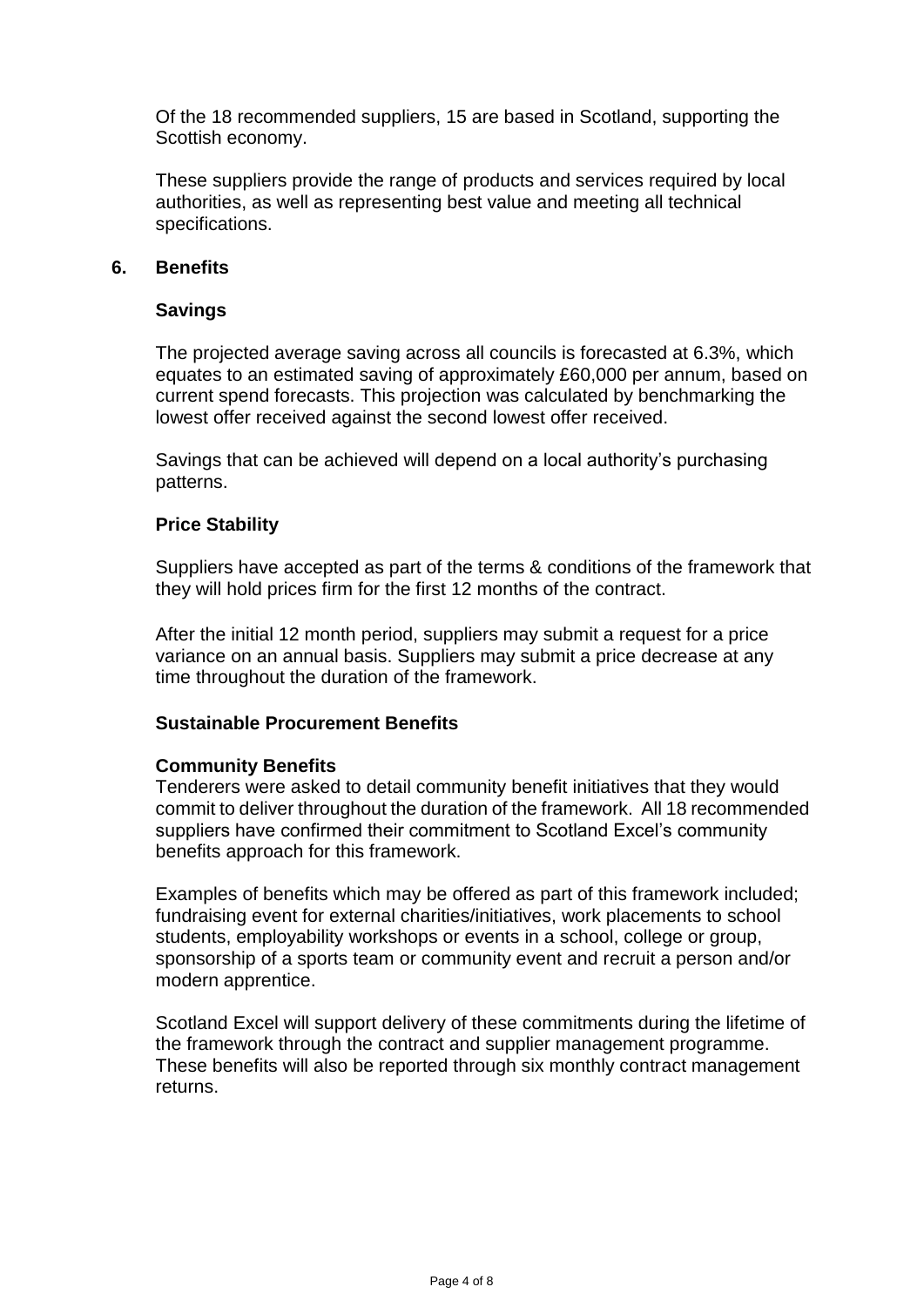## **Fair Work Practices**

Tenderers were also asked to confirm their approach to fair work practices and the Living Wage, details of which can be found in Appendix 3. Allrecommended suppliers for this framework, with the exception of one, pay all staff the Living Wage or above or have made a commitment to do so within two years.

#### **Sustainability**

Tenderers were asked to detail their approach to sustainability, and were asked how their organisations reduced waste, considered the environmental impact of transportation, and demonstrated that their products came from sustainable, reliable, and approved sources.

Offers included a range of recycling initiatives including the use of recyclable compostable drinking cups as well as reusable drinking cups to reduce plastic consumption.

Suppliers also advised that they utilised route planning technologies to reduce mileage, as well as the increased adoption of Euro 6 standard vehicles within their fleets for the delivery of products.

In addition to this, suppliers provided details on how they monitor stock holding. Suppliers advised they regularly conduct supplier assessments to ensure fair working practices and ensure their suppliers are conforming to ISO 14001 regulations.

An important element of this tender exercise was identifying ethically sourced products. Suppliers were asked to detail any product accreditation or certification they had, for example triple certification, when a supplier is certified by Fairtrade, Rainforest Alliance and the Soil Association. Of the 18 recommended supplies, 11 have stipulated that they are certified with at least one of the above, and 3 have stipulated that they are triple certified.

Suppliers were also asked to offer either budget, mid or premium coffee or hot chocolate and it was stipulated that all premium products offered had to be ethically sourced and organic.

All suppliers recommended for award onto the framework responded that they are committed to providing a sustainable service.

#### **7. Contract Mobilisation and Management**

Suppliers and participating members will be issued with a mobilisation pack containing information relating to the operation of the framework, roles and responsibilities, management information requirements and community benefits commitments.

In accordance with Scotland Excel's established contract and supplier management programme, this framework has been classified as a level 3 arrangement in terms of both risk and spend. As such, Scotland Excel will review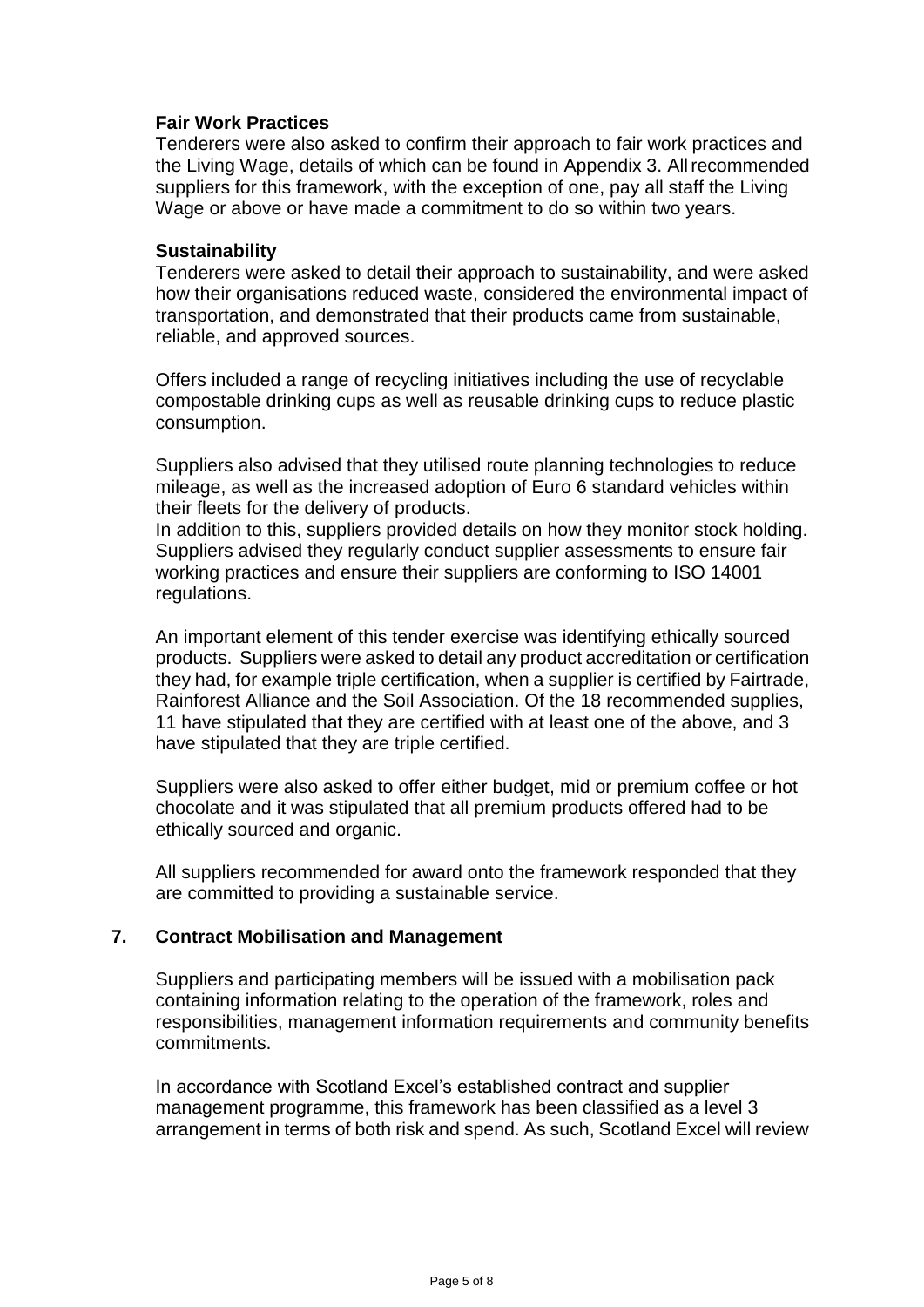the framework with suppliers as appropriate, whilst monitoring management information and community benefits associated with this framework.

#### **8. Summary**

This framework for the Supply, Delivery & Installation of Hot Beverage Machinery and Supplies aims to maximise collaboration, consolidate demand and deliver best value. A range of benefits can be reported in relation to savings, price stability, community benefits and sustainably sourced products.

The Executive Sub Committee is requested to approve the recommendation to award placings on this framework to the suppliers as detailed in Appendix 2.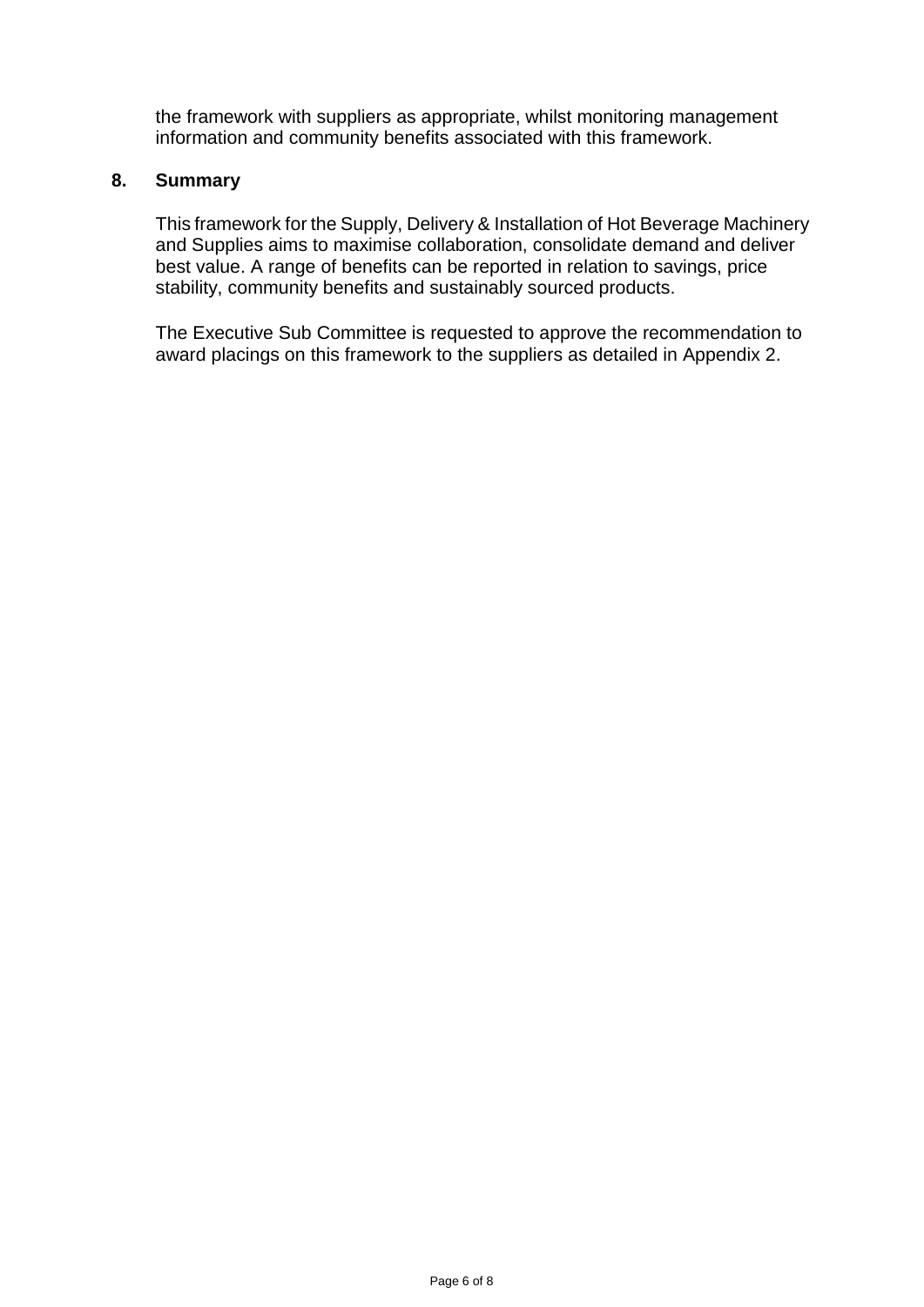| <b>Tenderer</b>                              | <b>SME</b><br><b>Status</b> | <b>Location</b>                  | <b>Sub Lots Tendered</b> |  |
|----------------------------------------------|-----------------------------|----------------------------------|--------------------------|--|
| Bewley's Tea and Coffee UK Limited           | Large                       | High Wycombe, England            | 1.1, 1.2, 1.3, 1.4       |  |
| Brodie Melrose Drysdale & Co. Limited        | Small                       | Musselburgh, East Lothian        | 1.1, 1.2, 1.3, 1.4       |  |
| Caber Coffee Limited                         | Small                       | Aberdeen, Aberdeen City          | 1.1, 1.2, 1.3, 1.4       |  |
| CG Coffee Limited                            | Micro                       | Glasgow, Glasgow City            | 1.1, 1.2, 1.3, 1.4       |  |
| Coffee Conscience Ltd                        | Micro                       | Langbank, Renfrewshire           | 1.1, 1.2, 1.3, 1.4       |  |
| Early Bird Catering Limited                  | Micro                       | Aberdeen, Aberdeen City          | 1.1, 1.2, 1.3, 1.4       |  |
| Eden Springs UK Limited                      | Large                       | Blantyre, South Lanarkshire      | 1.1, 1.2, 1.3, 1.4       |  |
| <b>Excel Vending Limited</b>                 | Small                       | East Kilbride, South Lanarkshire | 1.1, 1.3, 1.4            |  |
| Ipex Investments Limited t/a Capital Vending | Small                       | Livingston, West Lothian         | 1.1, 1.2, 1.3, 1.4       |  |
| Karing International Ltd                     | Small                       | Barrhead, East Renfrewshire      | 1.1, 1.3, 1.4            |  |
| Lyreco UK Limited                            | Large                       | Telford, England                 | 1.1, 1.2, 1.3, 1.4       |  |
| Matthew Algie & Company Limited              | Medium                      | Glasgow, Glasgow City            | 1.1, 1.2, 1.3, 1.4       |  |
| Miko Coffee (Scotland) Limited               | Medium                      | East Kilbride, South Lanarkshire | 1.1, 1.2, 1.3, 1.4       |  |
| Myrtle Coffee Services Limited               | Small                       | Kirkcaldy, Fife                  | 1.1, 1.2, 1.3, 1.4       |  |
| Scotbev Supplies Limited                     | Small                       | Bo' Ness, West Lothian           | 1.3                      |  |
| Selecta UK Limited                           | Large                       | London, England                  | 1.1, 1.2, 1.3, 1.4       |  |
| <b>Tchibo Coffee International Limited</b>   | Medium                      | Epsom, England                   | 1.1, 1.2, 1.3            |  |
| Templeman Retailing and Vending Limited      | Medium                      | Belshill, North Lanarkshire      | 1.1, 1.2, 1.3, 1.4       |  |
| The Loch Ness Coffee Company Limited         | Medium                      | Drumnadrochit, Inverness         | 1.1, 1.2, 1.3, 1.4       |  |
| We Love Coffee Limited                       | Micro                       | East Kilbride, South Lanarkshire | 1.1, 1.3, 1.4            |  |

# **Appendix 1 – List of Tenderers with SME status**

# **Appendix 2 - Scoring and Recommendations**

| Supply, Delivery and Installation of Hot Beverage Machinery and Supplies |              |                |  |  |
|--------------------------------------------------------------------------|--------------|----------------|--|--|
| <b>Tenderer</b>                                                          | <b>Score</b> | <b>Awarded</b> |  |  |
| Myrtle Coffee Services Limited                                           | 88.44        | Yes            |  |  |
| <b>Excel Vending Limited</b>                                             | 86.71        | Yes            |  |  |
| Lyreco UK Limited                                                        | 77.02        | Yes            |  |  |
| <b>Eden Springs UK Limited</b>                                           | 75.84        | Yes            |  |  |
| Coffee Conscience Ltd                                                    | 75.65        | Yes            |  |  |
| We Love Coffee Limited                                                   | 73.39        | Yes            |  |  |
| Bewley's Tea and Coffee UK Limited                                       | 72.01        | Yes            |  |  |
| <b>Caber Coffee Limited</b>                                              | 64.15        | Yes            |  |  |
| Brodie Melrose Drysdale & Co. Limited                                    | 64.11        | Yes            |  |  |
| Matthew Algie & Company Limited                                          | 62.19        | Yes            |  |  |
| <b>Early Bird Catering Limited</b>                                       | 60.66        | Yes            |  |  |
| The Loch Ness Coffee Company Limited                                     | 59.97        | Yes            |  |  |
| <b>CG Coffee Limited</b>                                                 | 59.89        | Yes            |  |  |
| Karing International Ltd                                                 | 58.39        | Yes            |  |  |
| Templeman Retailing and Vending Limited                                  | 57.39        | Yes            |  |  |
| <b>Tchibo Coffee International Limited</b>                               | 57.06        | Yes            |  |  |
| <b>Scotbev Supplies Limited</b>                                          | 56.59        | Yes            |  |  |
| Ipex Investments Limited t/a Capital Vending                             | 55.47        | Yes            |  |  |
| Selecta UK Limited                                                       | 49.87        | No             |  |  |
| Miko Coffee (Scotland) Limited                                           | 48.61        | <b>No</b>      |  |  |